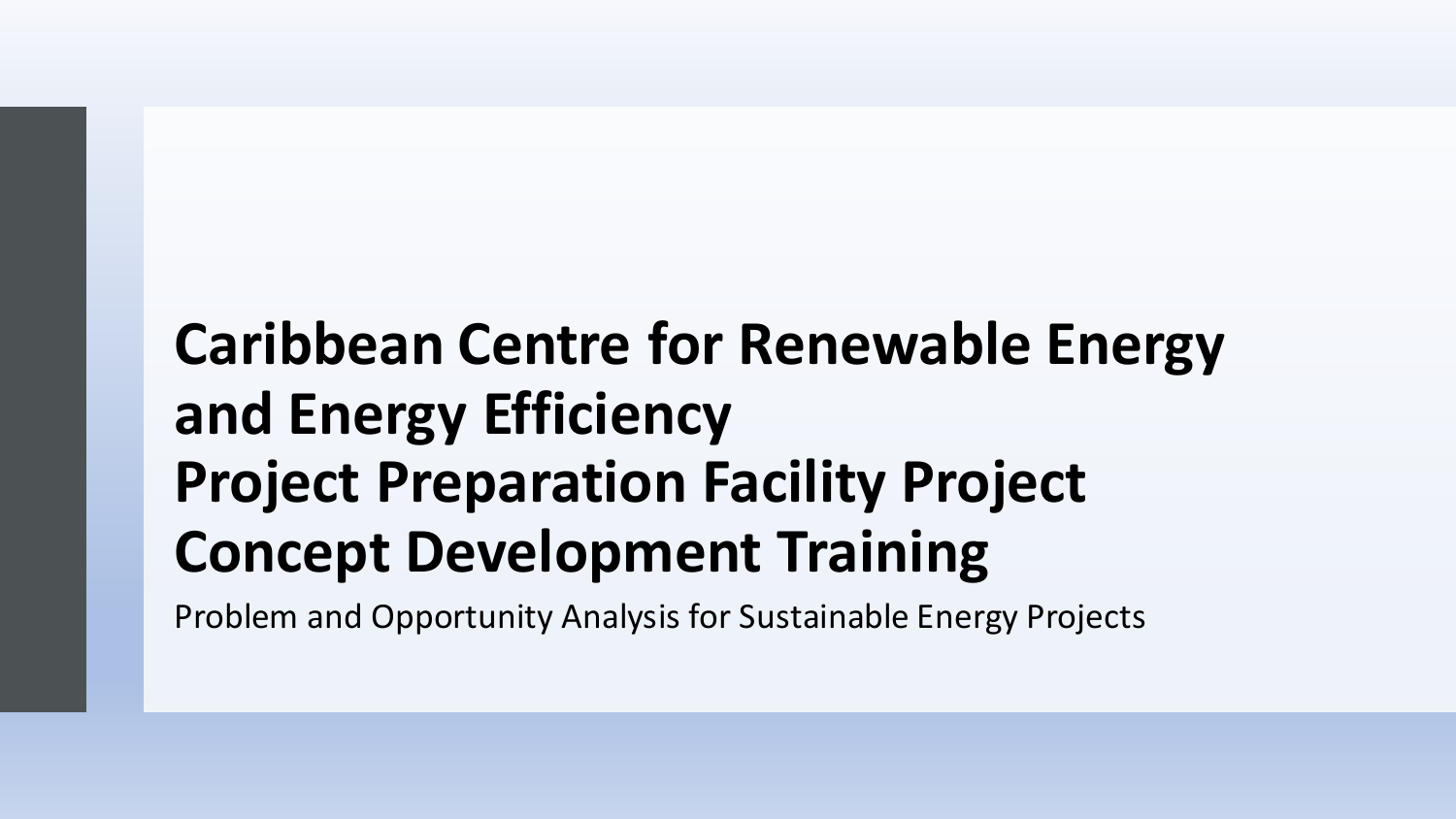# Understanding the opportunity or problem

**Situation analysis: needs assessment, stakeholder analysis and problem analysis Assessment of organizational capacity**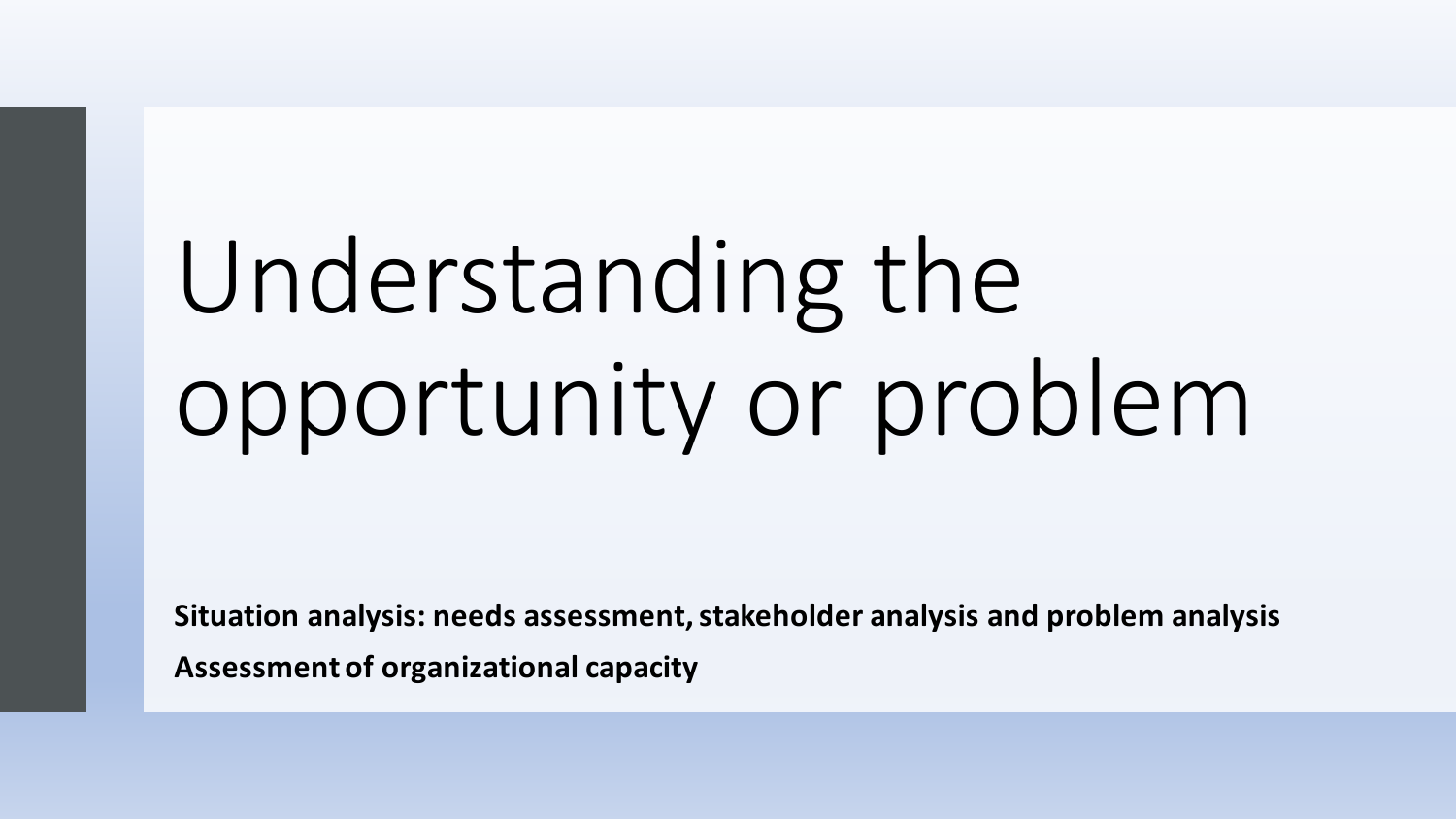# **Situation Analysis**

**The purpose of a project situation analysis is to identify problems and/or opportunities in the project's focus area, identify causes of the problems, or capacity and constraints to take advantage of opportunities and develop solutions to resolve the existing situations or take advantage of opportunities.**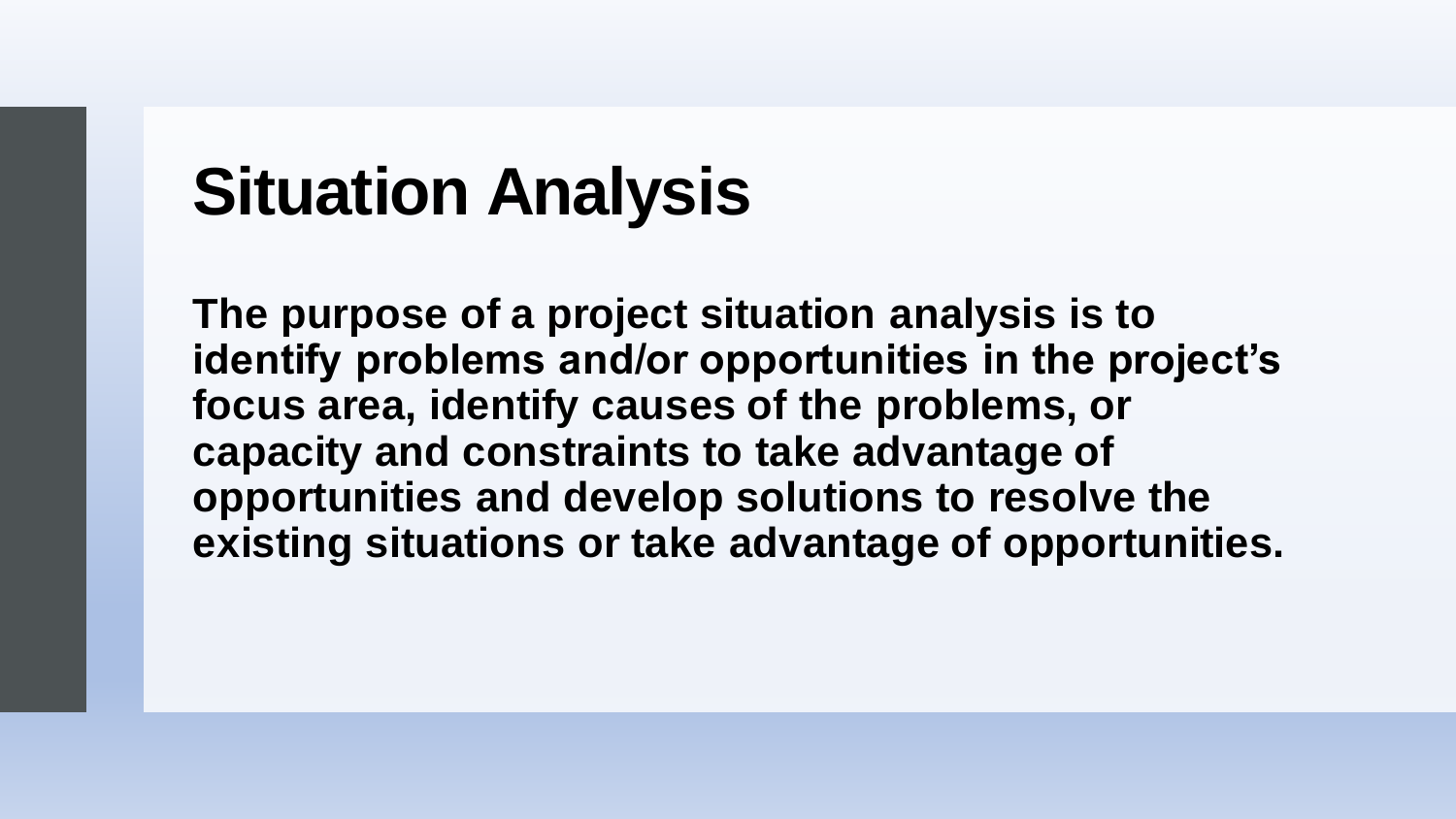**Situation analysis is conducted by using all available data such as national statistics, research, national plans and policies, international agreements, demand and use studies, GIS data, technology studies, survey results, and land use data.**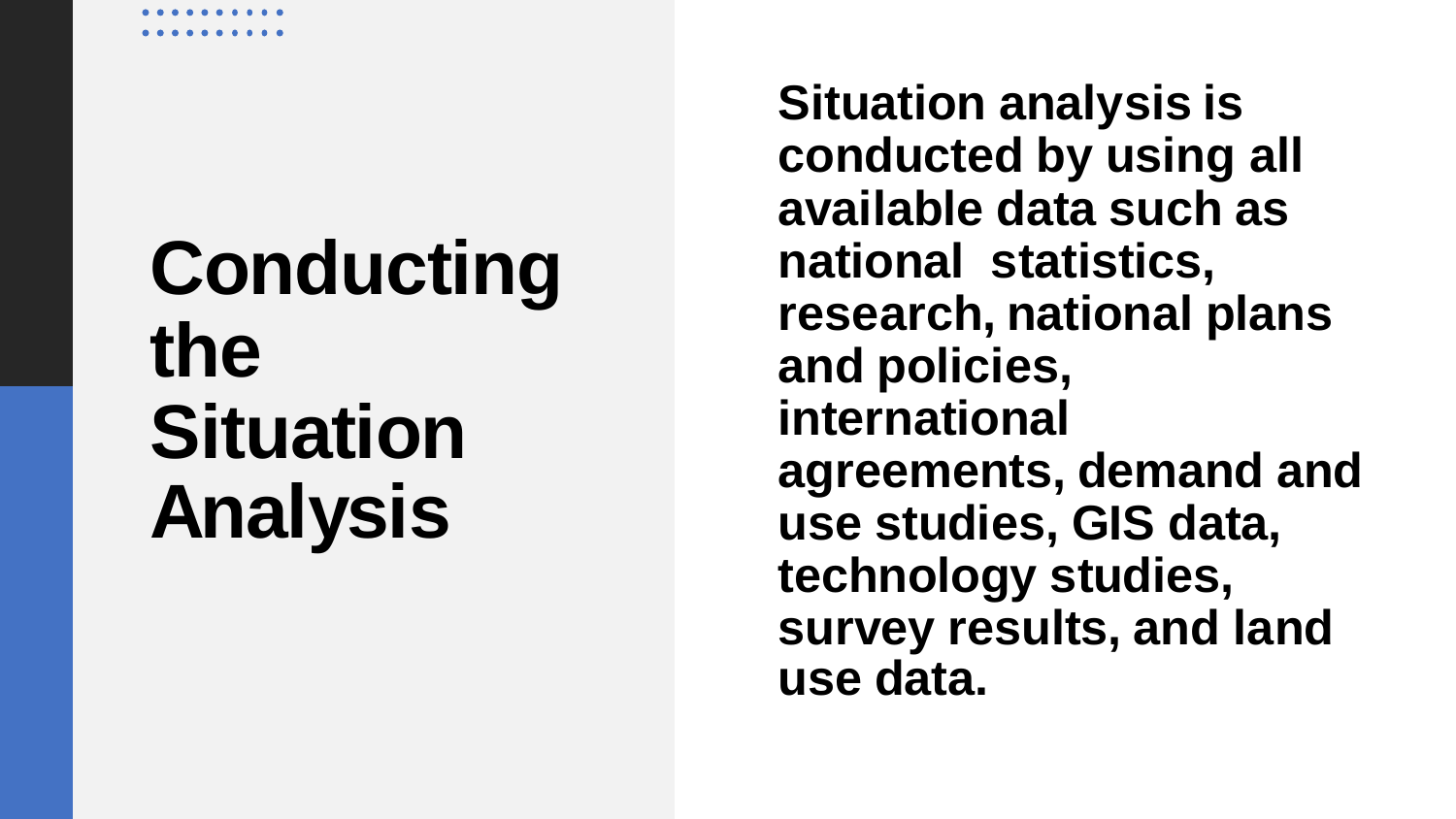# **Situational Analysis**

**The main elements of the situational analysis are:**

- **Data analysis and participatory assessment**
- **Problem or Opportunity Analysis**
- **Energy users and providers stakeholders Analysis**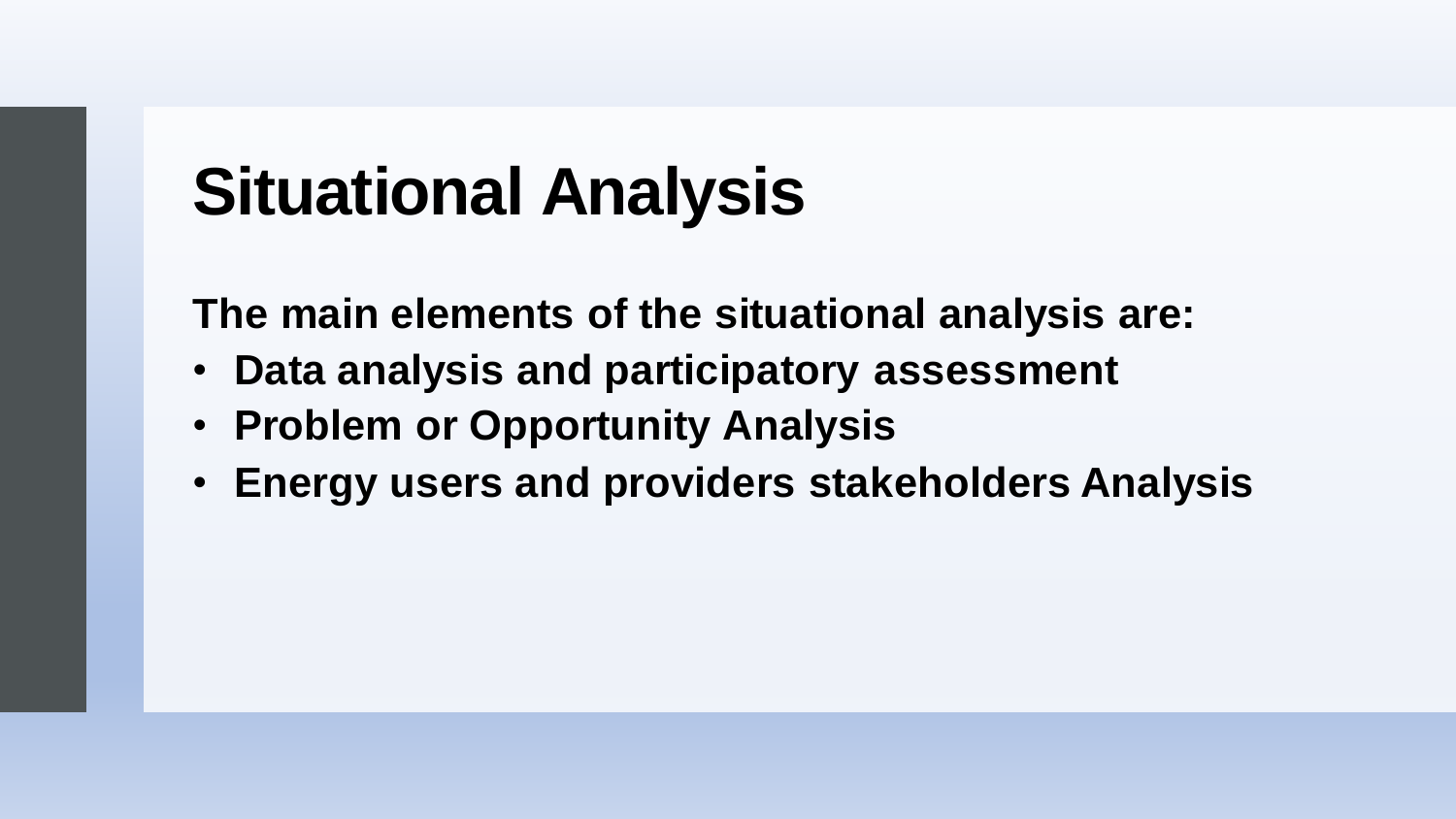#### **Situational Analysis**

#### **Why is the situational analysis important?**

- **Demonstrates logical link between identified problems and their causes**
- **Elaborates Opportunity**
- **Sets out the problem or opportunity in an economic, technological, cultural and/or social context, and proposes possible strategies**
- **Provides information and analysis on policy, institutional framework and infrastructure**
- **Provides justification to a donor for the financing of the project**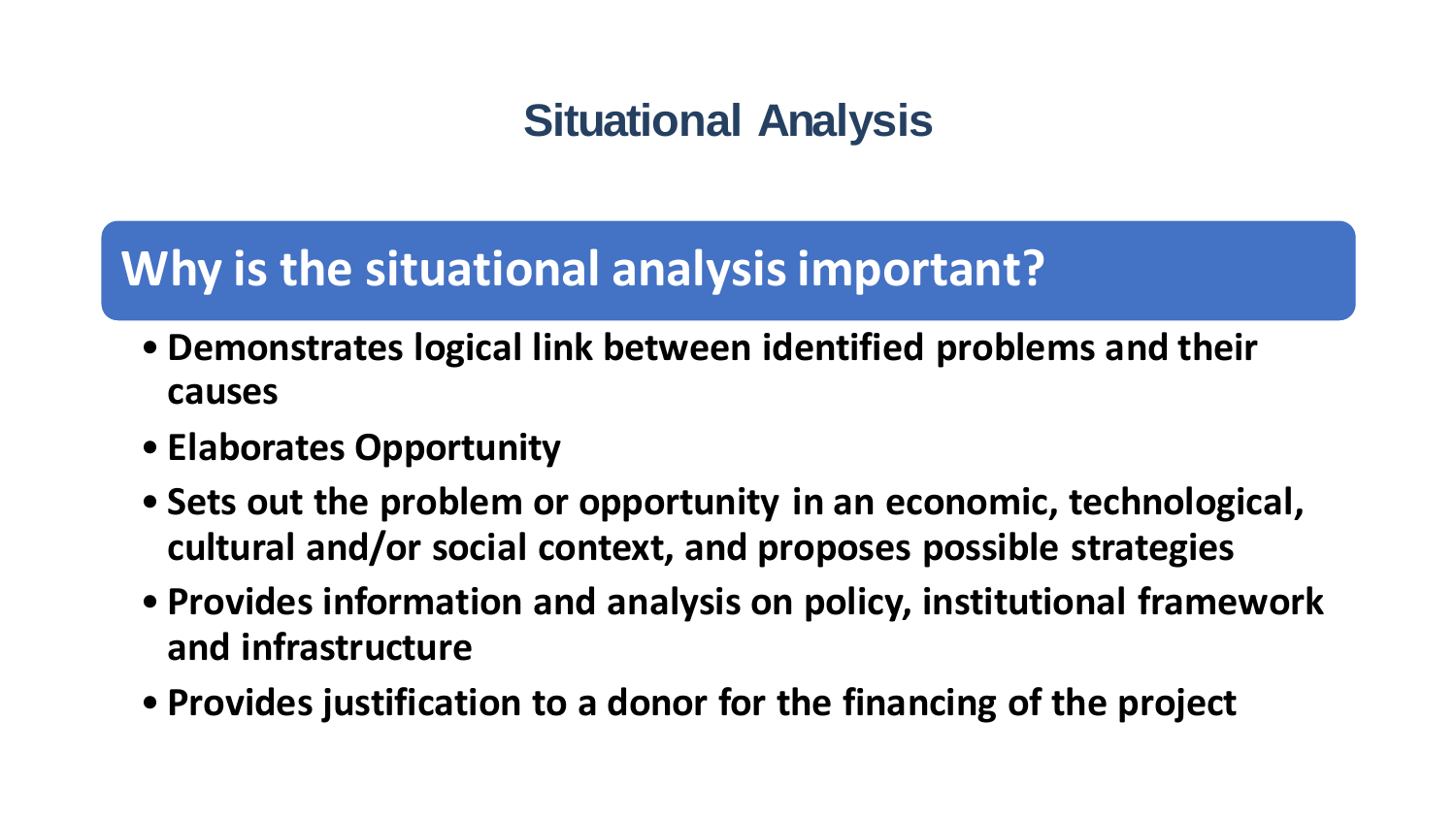### What are key data types and some examples

#### Geospatial data

- Land use
- Population
- Forests
- Terrain
- elevation

#### Renewable Energy Resource data

- Wind speed
- Solar irradiance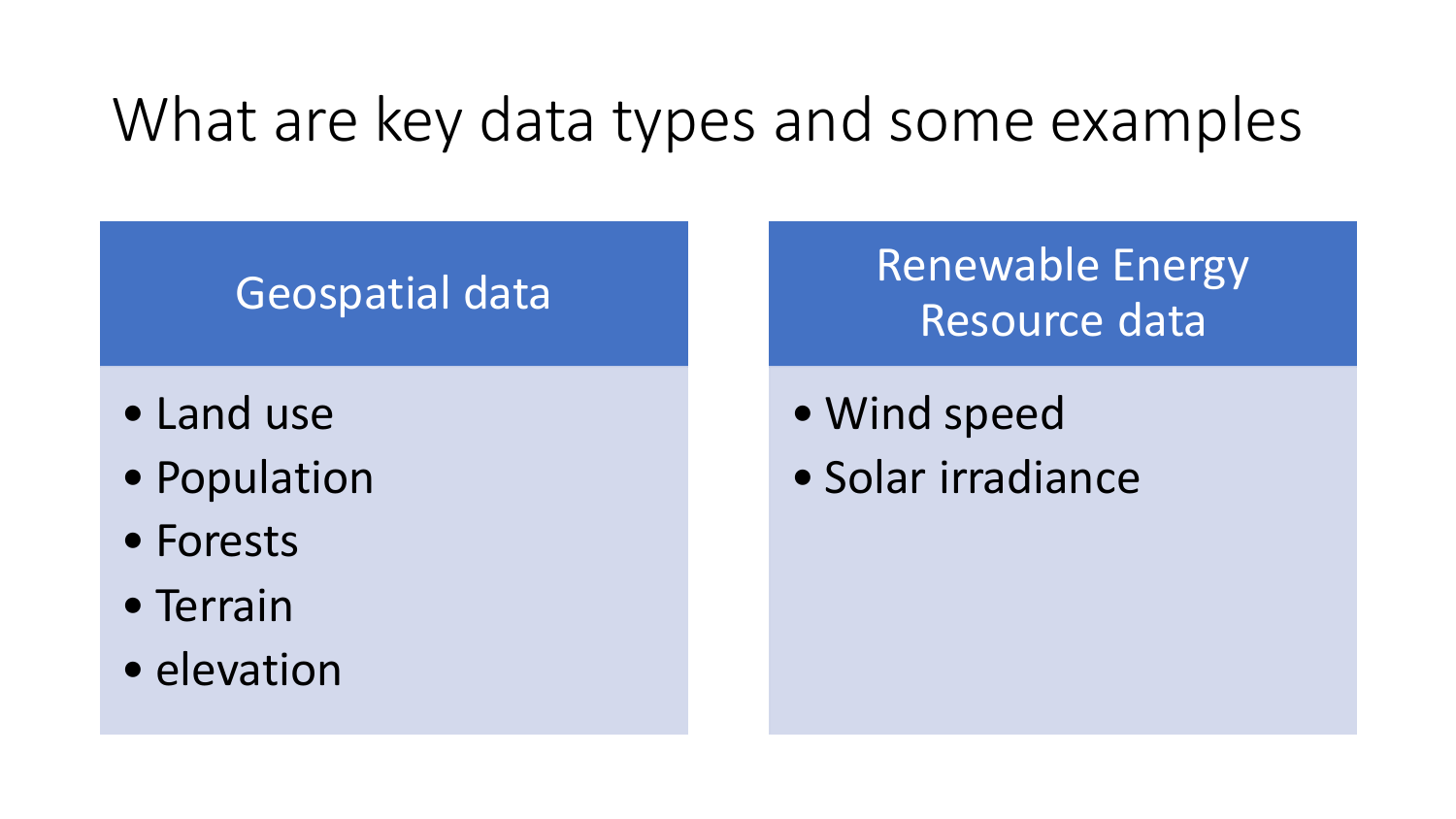#### **Opportunities**

Increase in energy demand for Caribbean countries was estimated to grow at the rate of 3.7% annually resulting in an almost twofold increase in energy demand by 2018.

The tremendous potential for solar and wind energy is reflected in the following statistics - annual solar irradiation (the power received from the sun in a certain area) ranges from 1700 to 2300 kWh/m2 and wind velocity averages five to nine m/s.

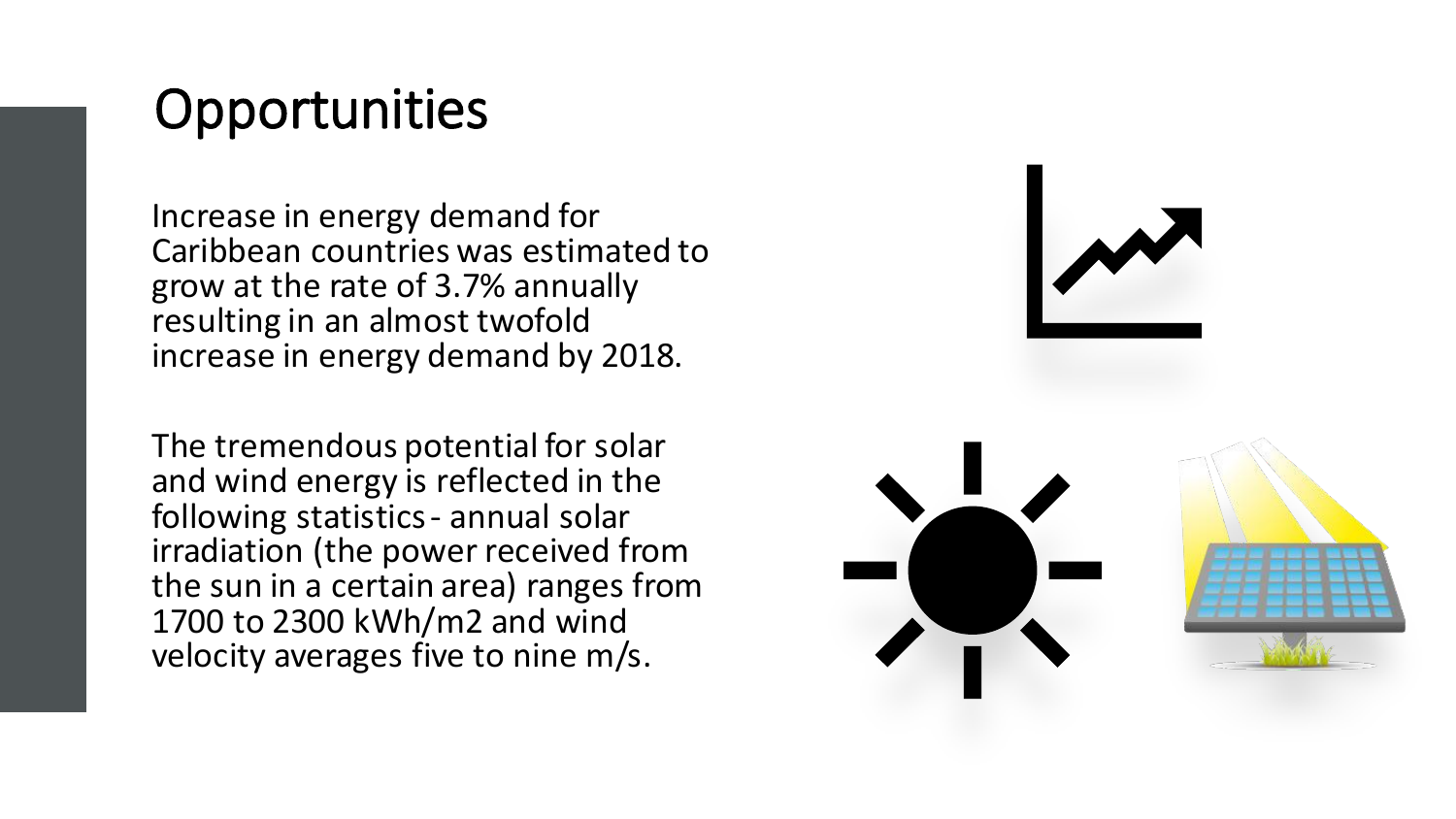#### Sources of energy in the Caribbean in 2018

Overall, more than half of the energy capacity of 10 of 13 Caribbean nations comes from diesel or oil; only Belize (hydroelectric), Suriname (hydro-electric), and Trinidad and Tobago (natural gas) generate a majority of their capacity from other sources." The heavy dependence of Caribbean countries on petroleum-based fuels combined with the exorbitant costs of generating electricity from the use of such fuels.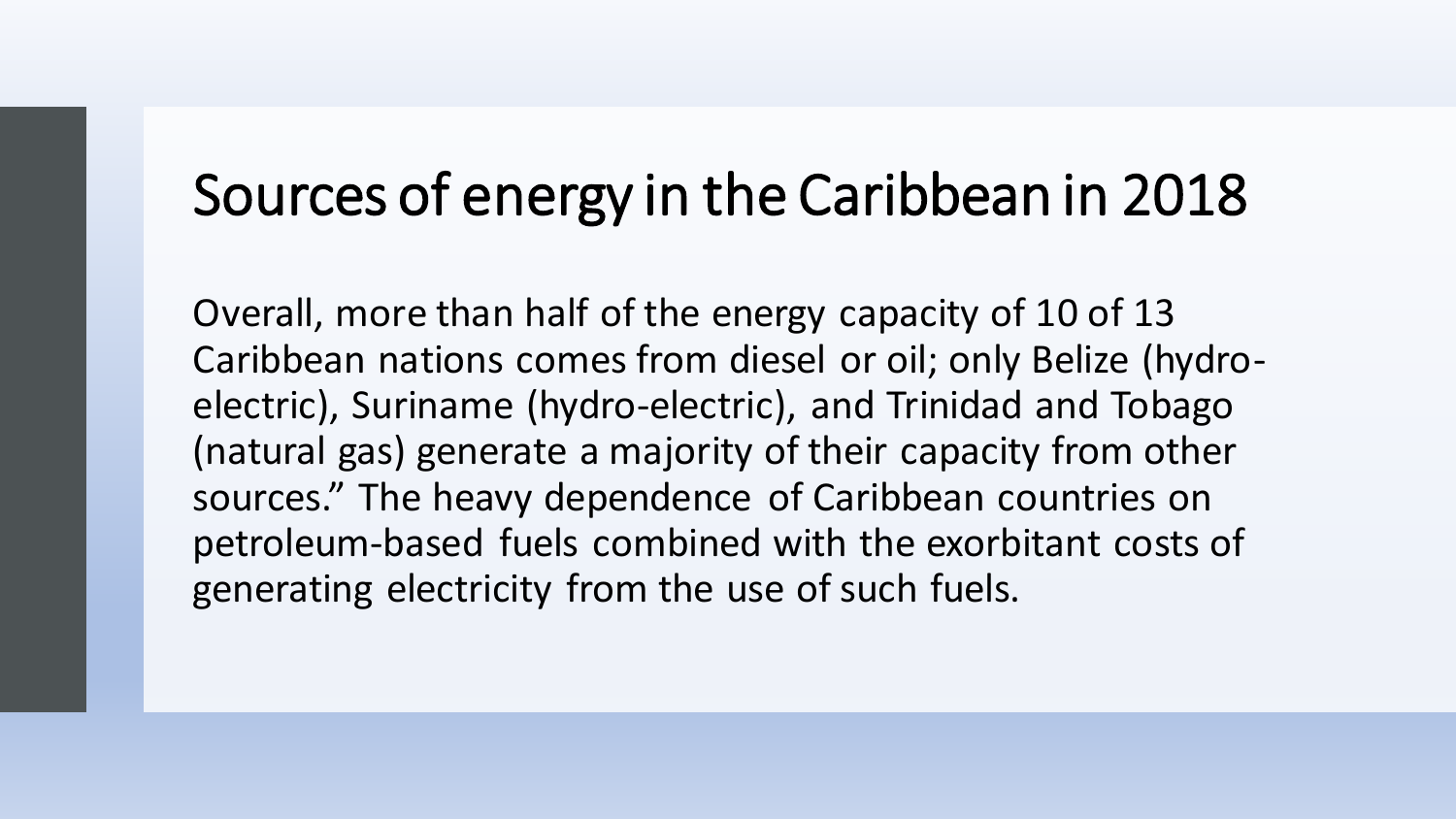- Conduct the situational analysis with the participation of all stakeholders providing sex disaggregated data to facilitate gender analysis
- Identify constraints and opportunities that are essential to expanding generation and or use of renewable energy
- Conduct a comprehensive technical potential analysis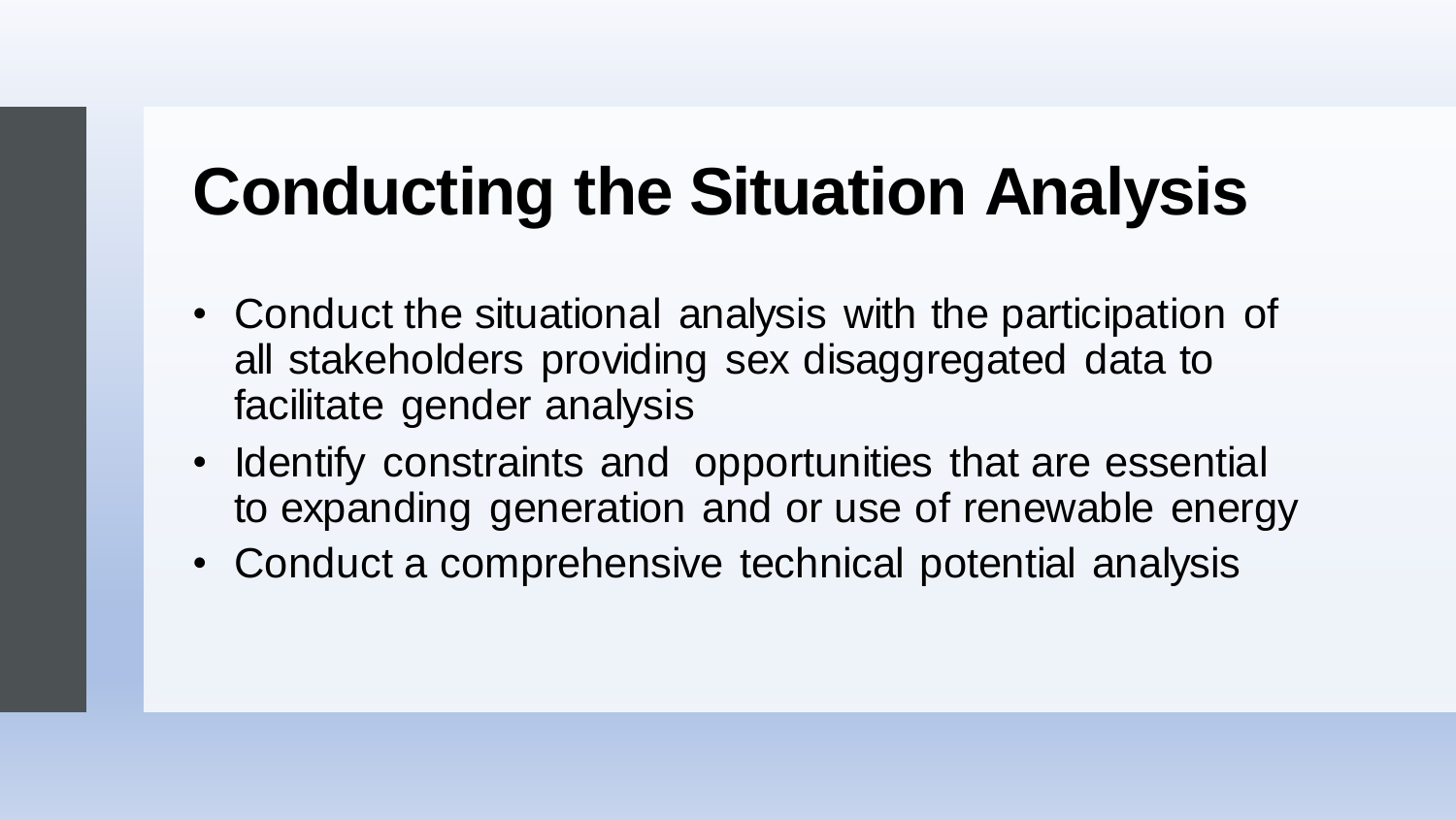- **The Data Analysis should address the demographics, politics, economics, production capacity, technological and socio-cultural factors as well as international and country specific standards, regulations and commitments.**
- **A needs assessment will facilitate a better understanding of the actual and perceived needs of the target group.**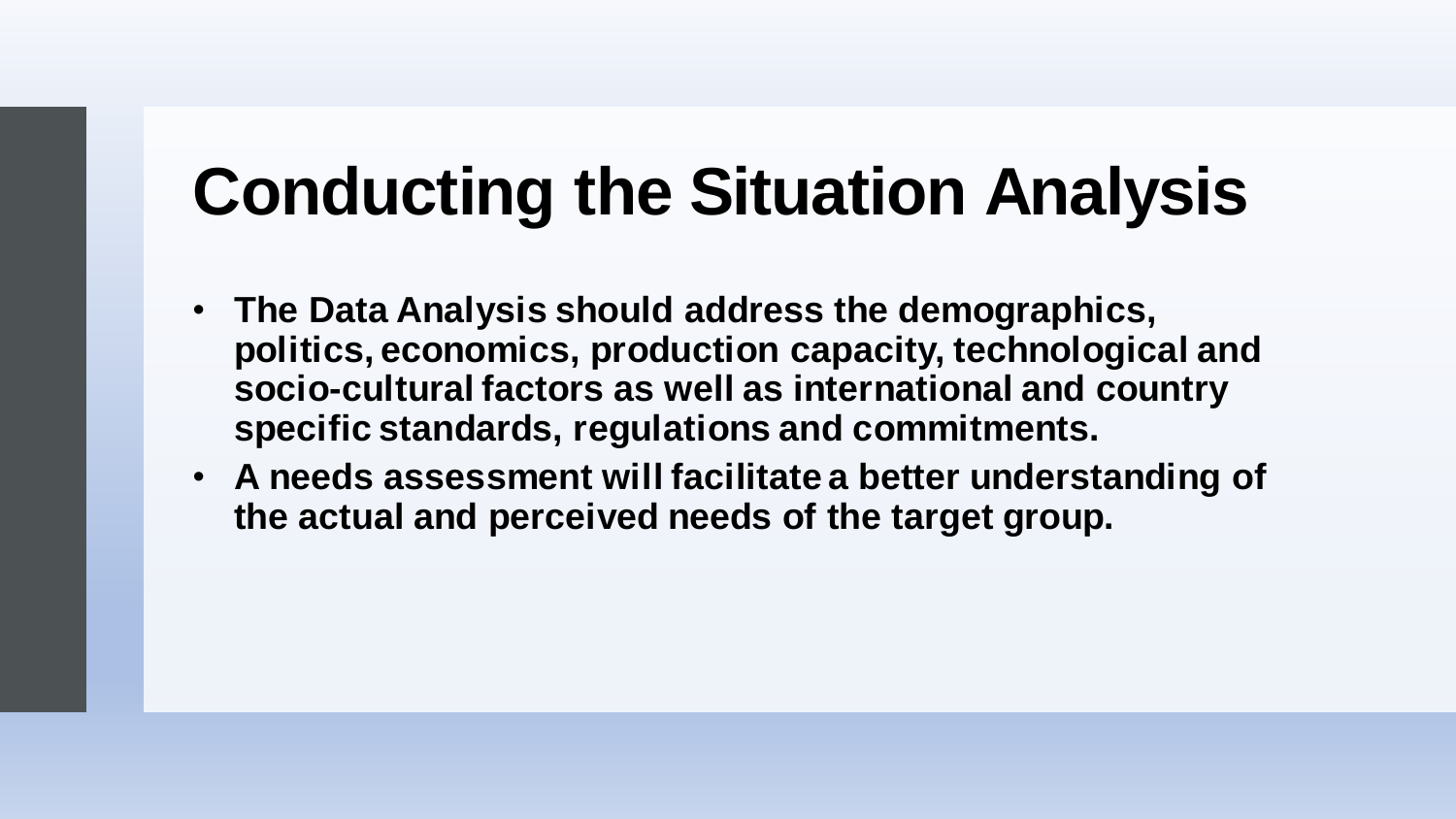**A participatory needs assessment is advantageous for several reasons:** 

- **a) Strengthens the assessment process**
- **b) Builds interest in the outcome of the assessment**
- **c) Includes the eventual beneficiaries in diagnosing the problems, understanding the opportunities and planning for the future**
- **d) It promotes buy-in for the results of the situation analysis and commitment to the change or new systems.**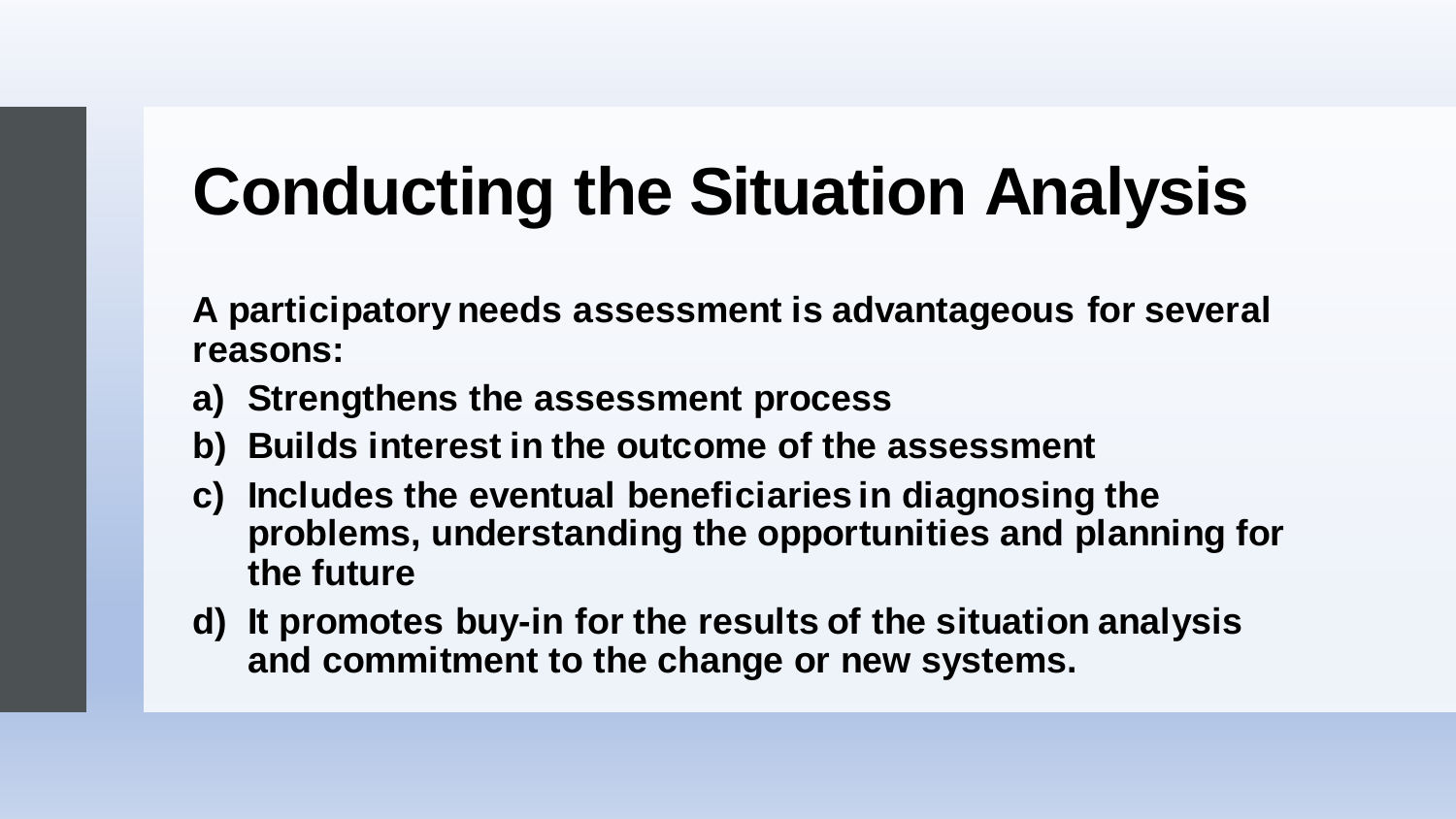#### **Techniques of Participatory Assessment**

- **Interviews**
- **Observation**
- **Focus group discussions**
- **Workshops**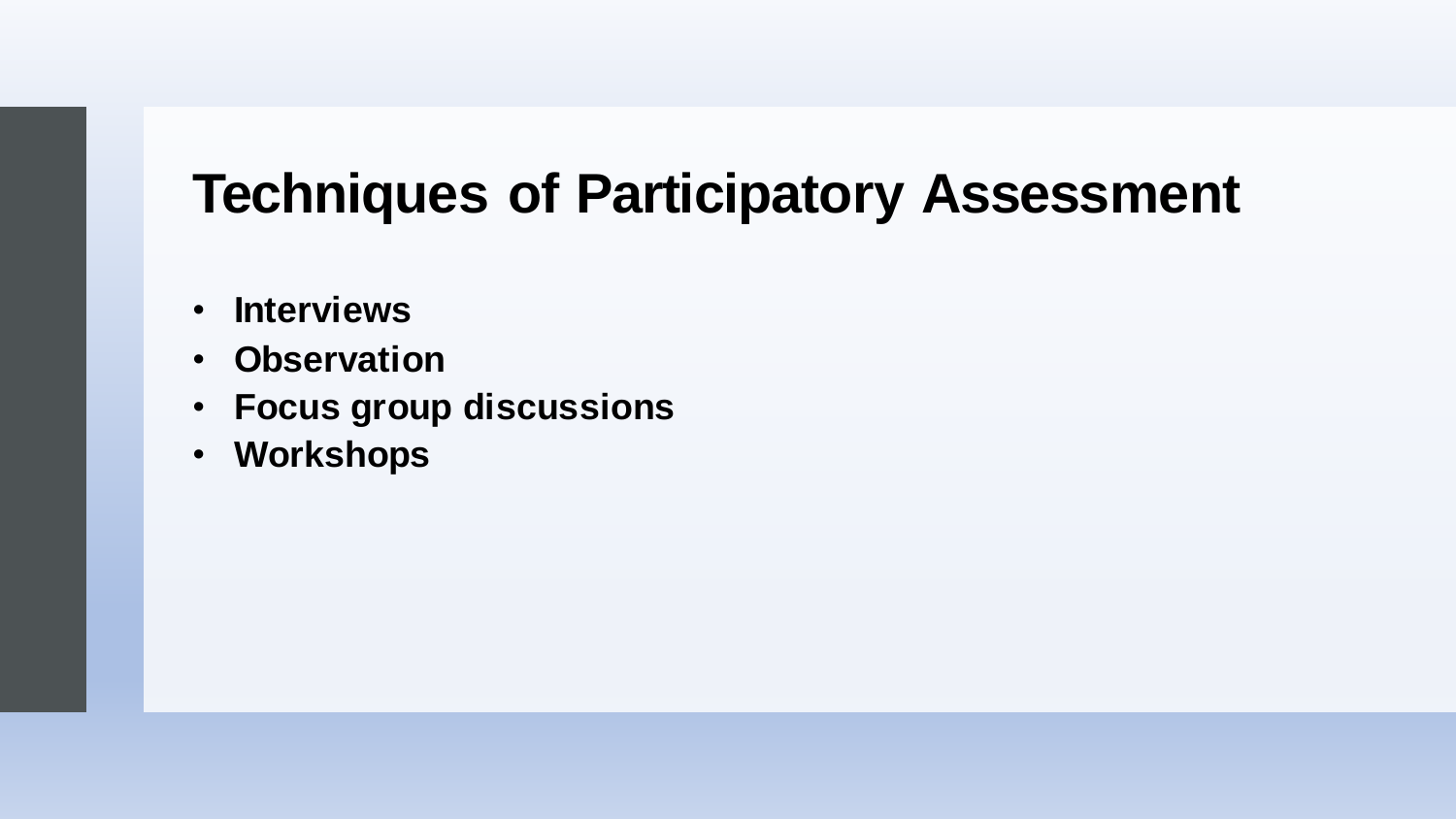### Problem and Opportunity Analysis

**Problem or Opportunity Analysis involves careful review and analysis of the data collected and compiled in order to establish causal relationships**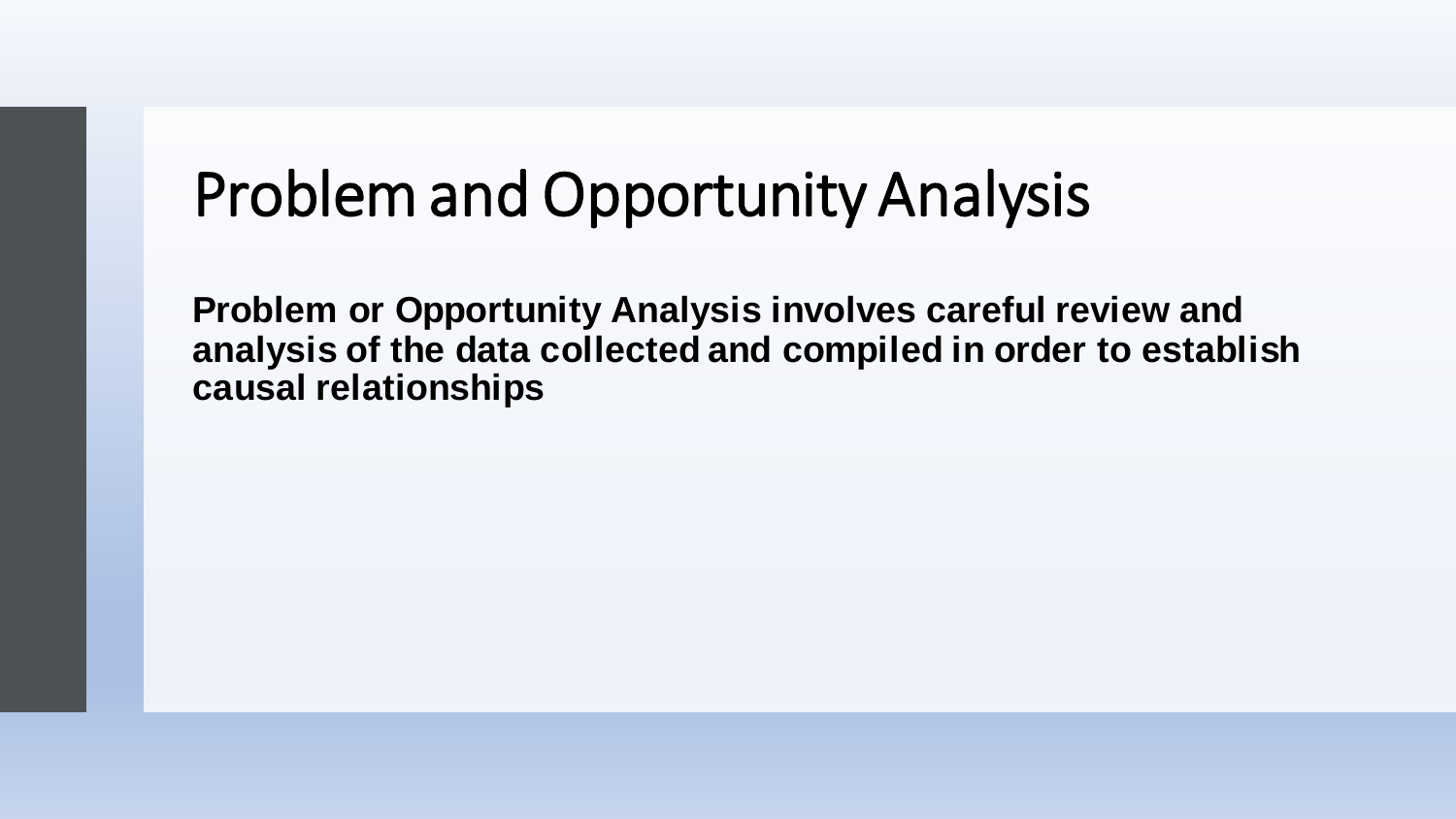# **Some Definitions**

**Problem: "a matter or situation regarded as unwelcome or harmful and needing to be dealt with and overcome."**

**Opportunity: "a set of circumstances that makes it possible to do something."**

**Causes: the factors which lead to a specific situation which exist in the organization, firm, community, country or region.**

**Gender: Refers to behaviours, values and relative power and influence that society ascribes to the two sexes on a differential basis. It is an acquired identity that is learned, changes over time, and varies widely within and across cultures.**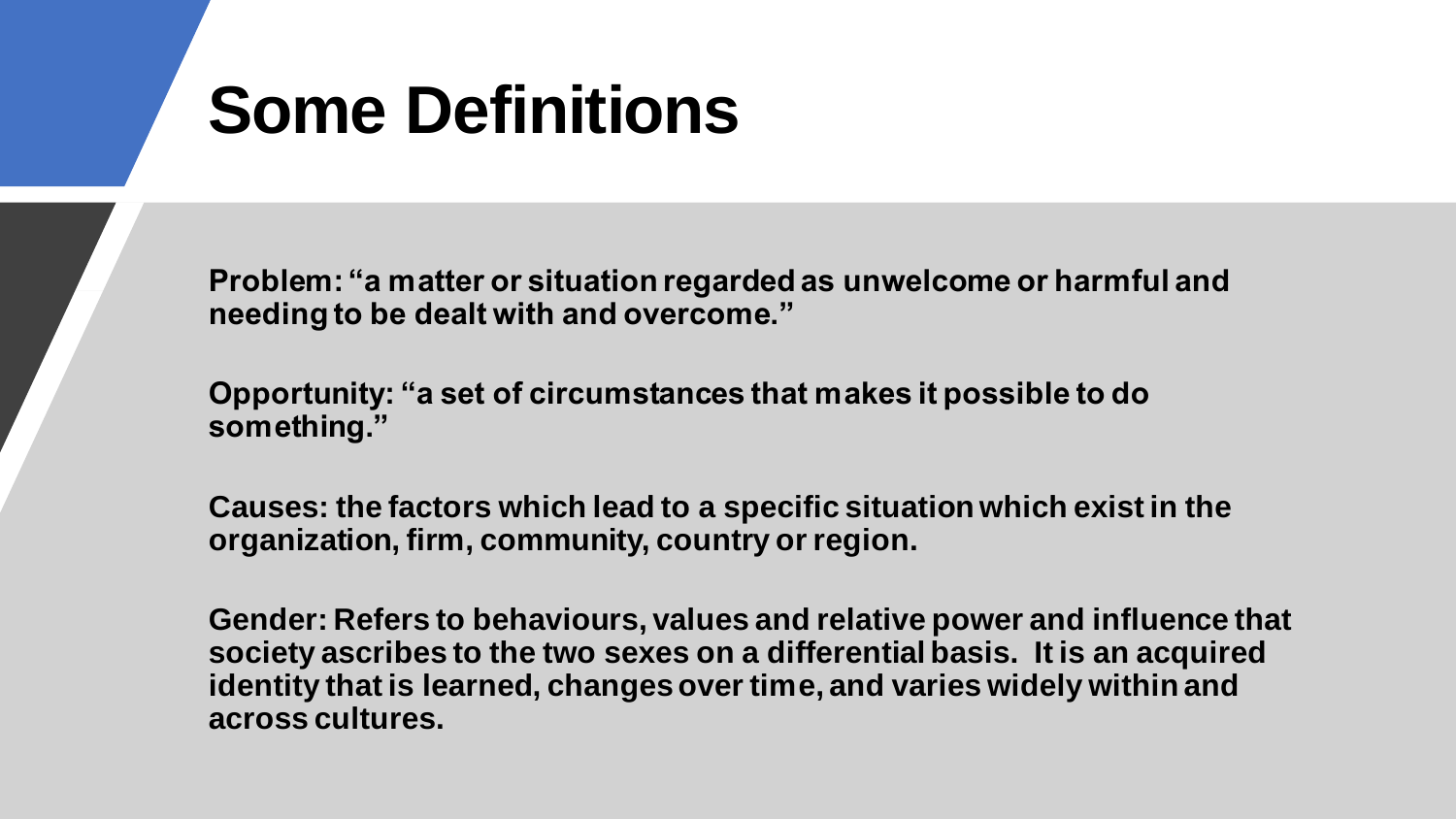# **Some Definitions Continued**

**Gender Analysis**: Asks how a particular activity, decision, or plan will affect, differently men and women in areas such as access and control: labour, property ownership, information and services etc. It must be undertaken at each stage of the development process.

**Gender mainstreaming**: refers to strategies for making women's as well as men's concerns and experiences an integral dimension in the design, implementation, monitoring, and evaluation of policies and programmes in all political, economic and social spheres – such that inequality between men and women is not perpetuated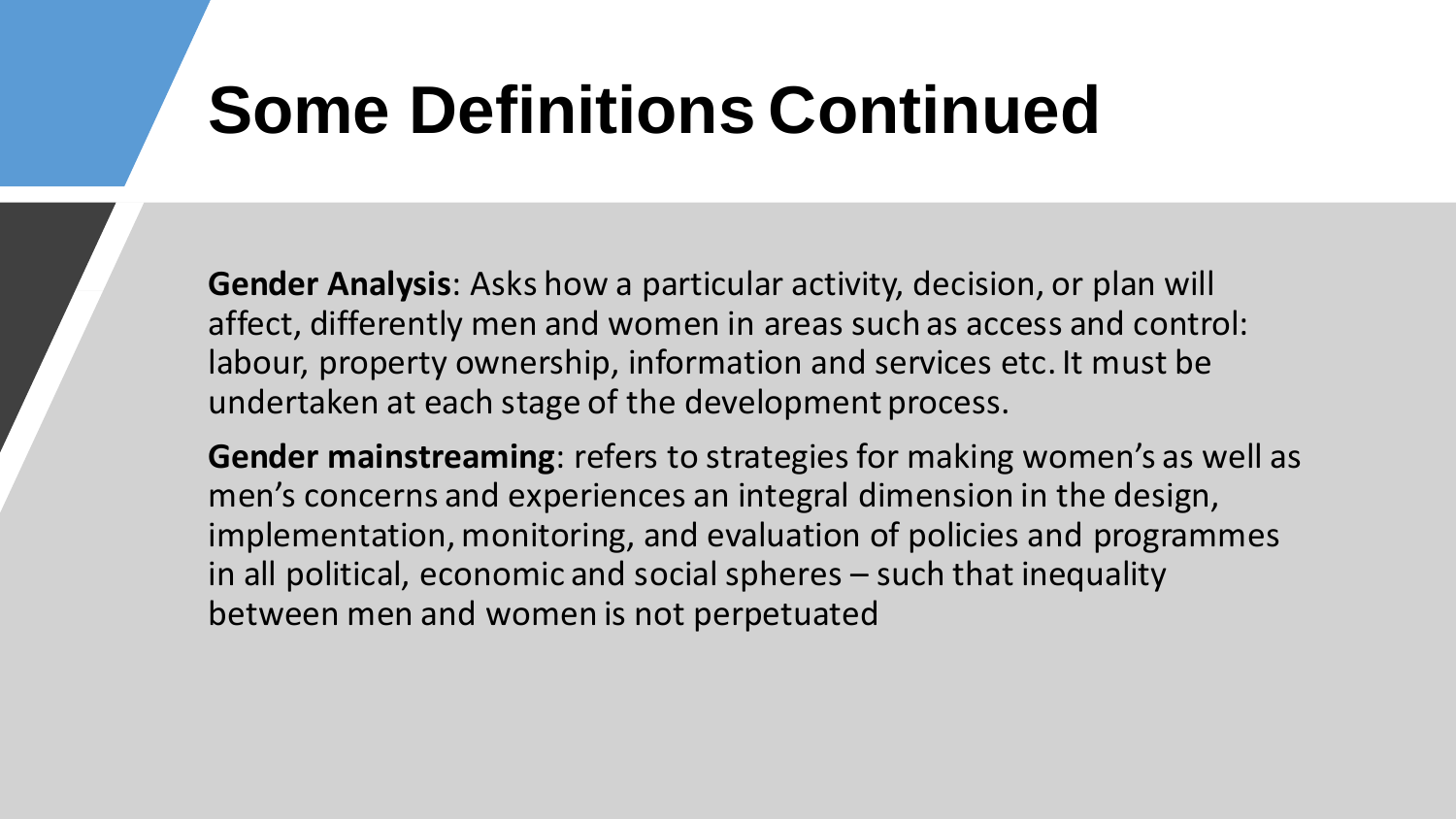#### **Developing Linear Causal Relationship for Problem Tree**

The project developer uses the information collected to clearly define the core problem and the causes and effects and establish the linear relationship between them.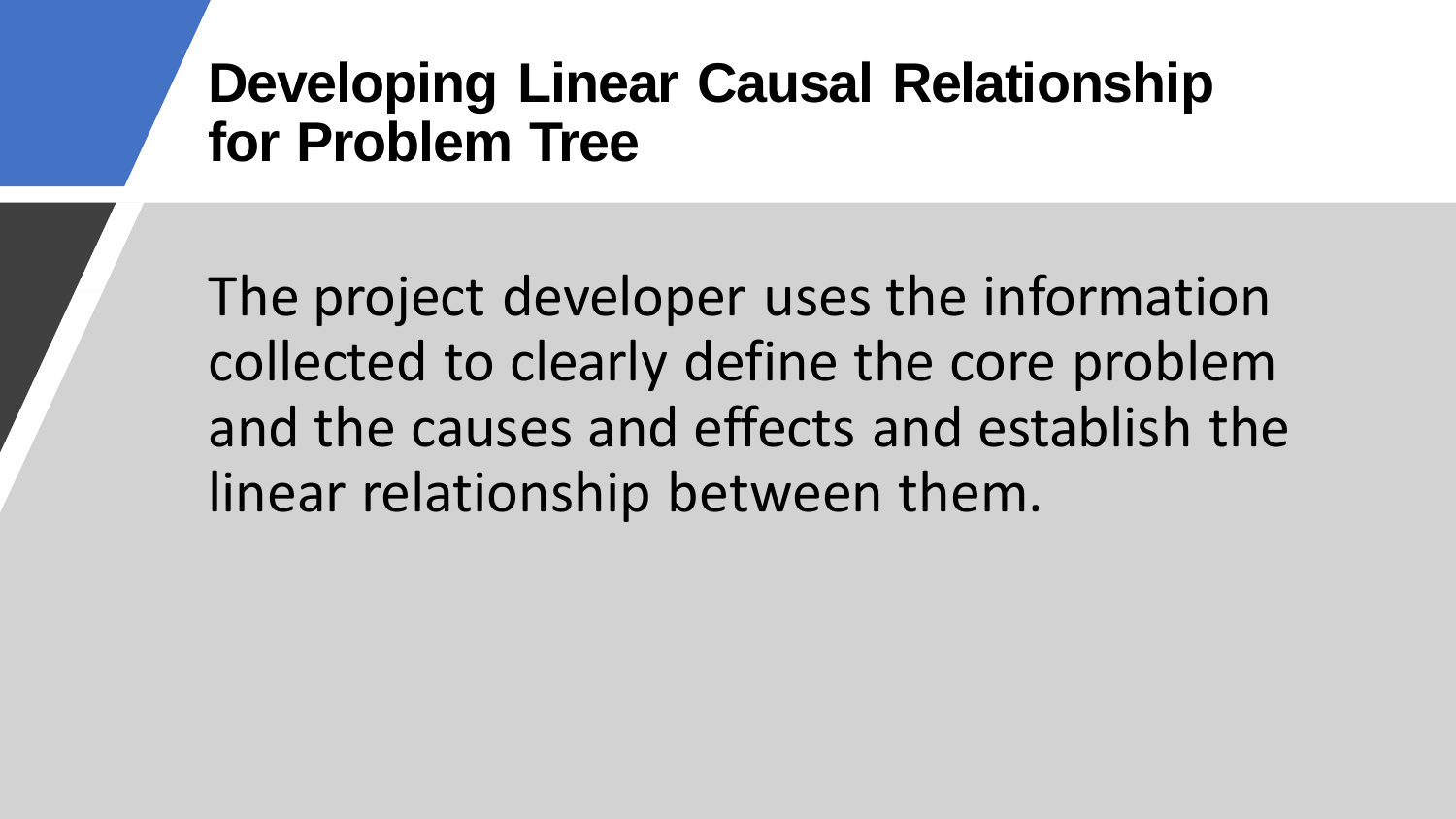## **Problem Tree Steps**

| <b>Identify</b>                                                               | Agree on                                                                                                                                            | <b>Identify</b>                       | Develop                    | Select                              |
|-------------------------------------------------------------------------------|-----------------------------------------------------------------------------------------------------------------------------------------------------|---------------------------------------|----------------------------|-------------------------------------|
| Identify the<br>problems by<br>consulting with<br>the various<br>stakeholders | Agree on the<br>core problem<br>with the<br>stakeholders<br>(Identify a<br>specific<br>problem with<br>clear<br>limitations as<br>far as possible.) | Identify the<br>causes and<br>effects | Develop a<br>solution tree | Select<br>preferred<br>intervention |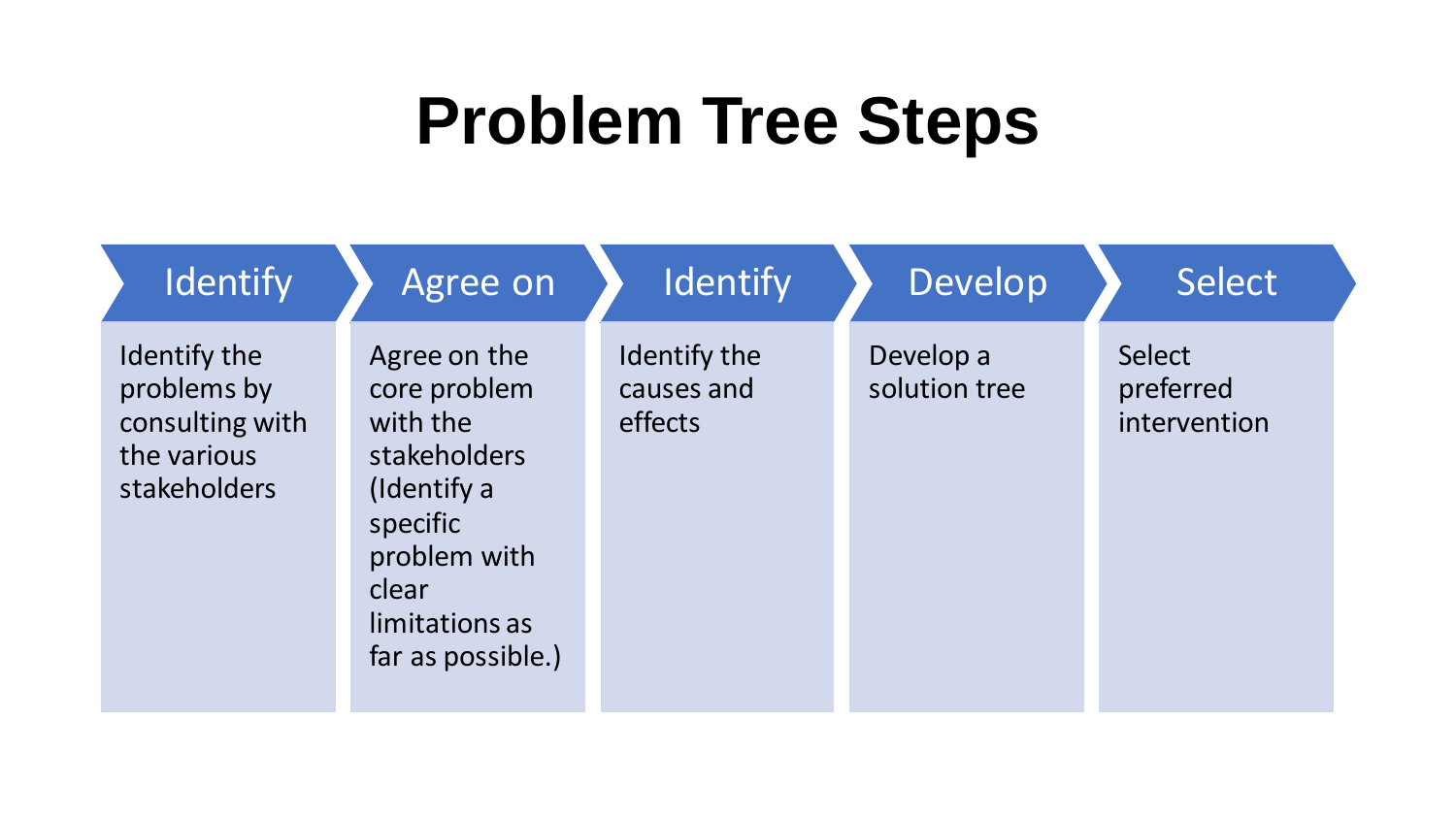## **Developing Linear Causal Relationship for Problem Tree**

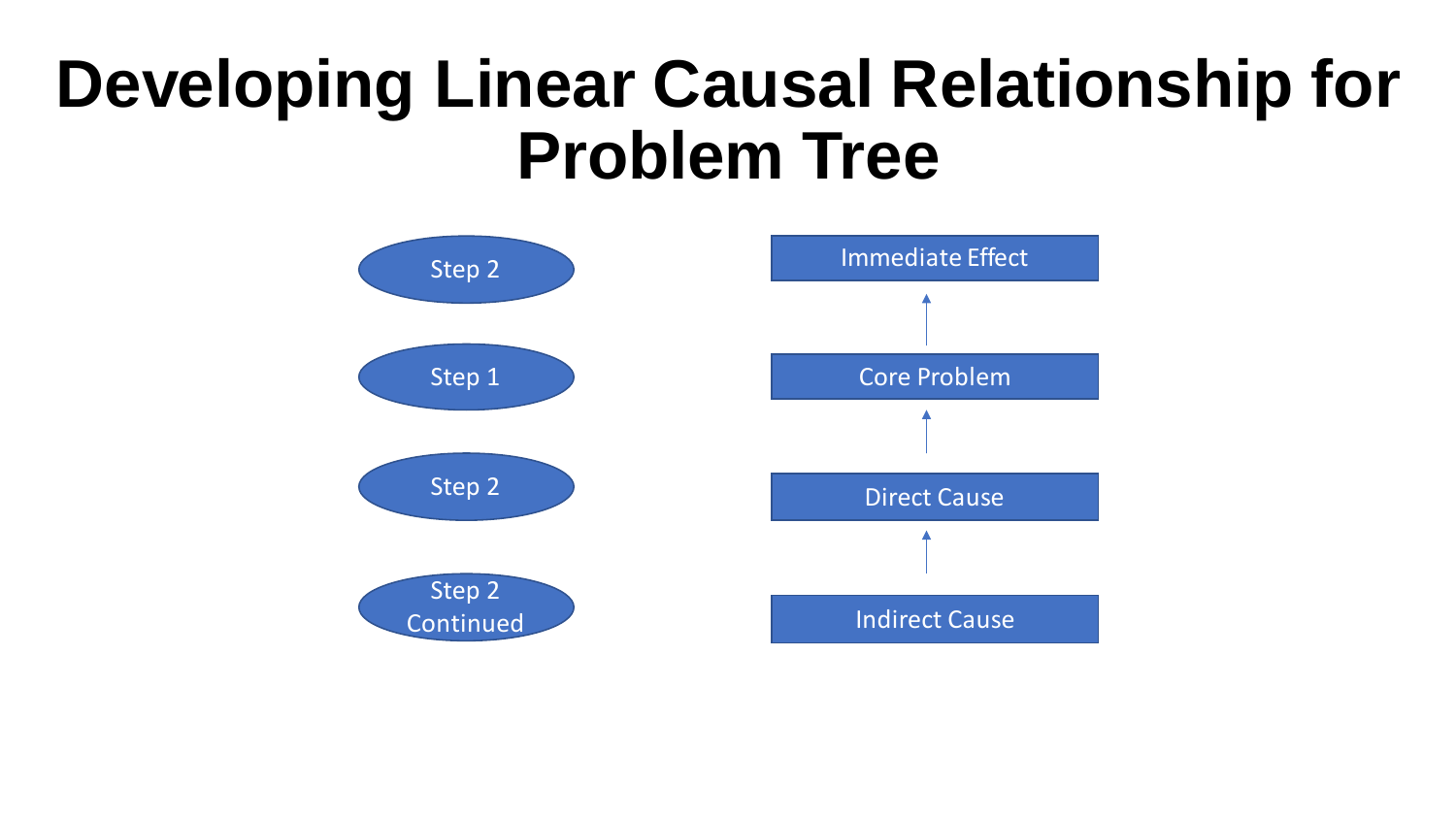### Establishing cause and effect relationships

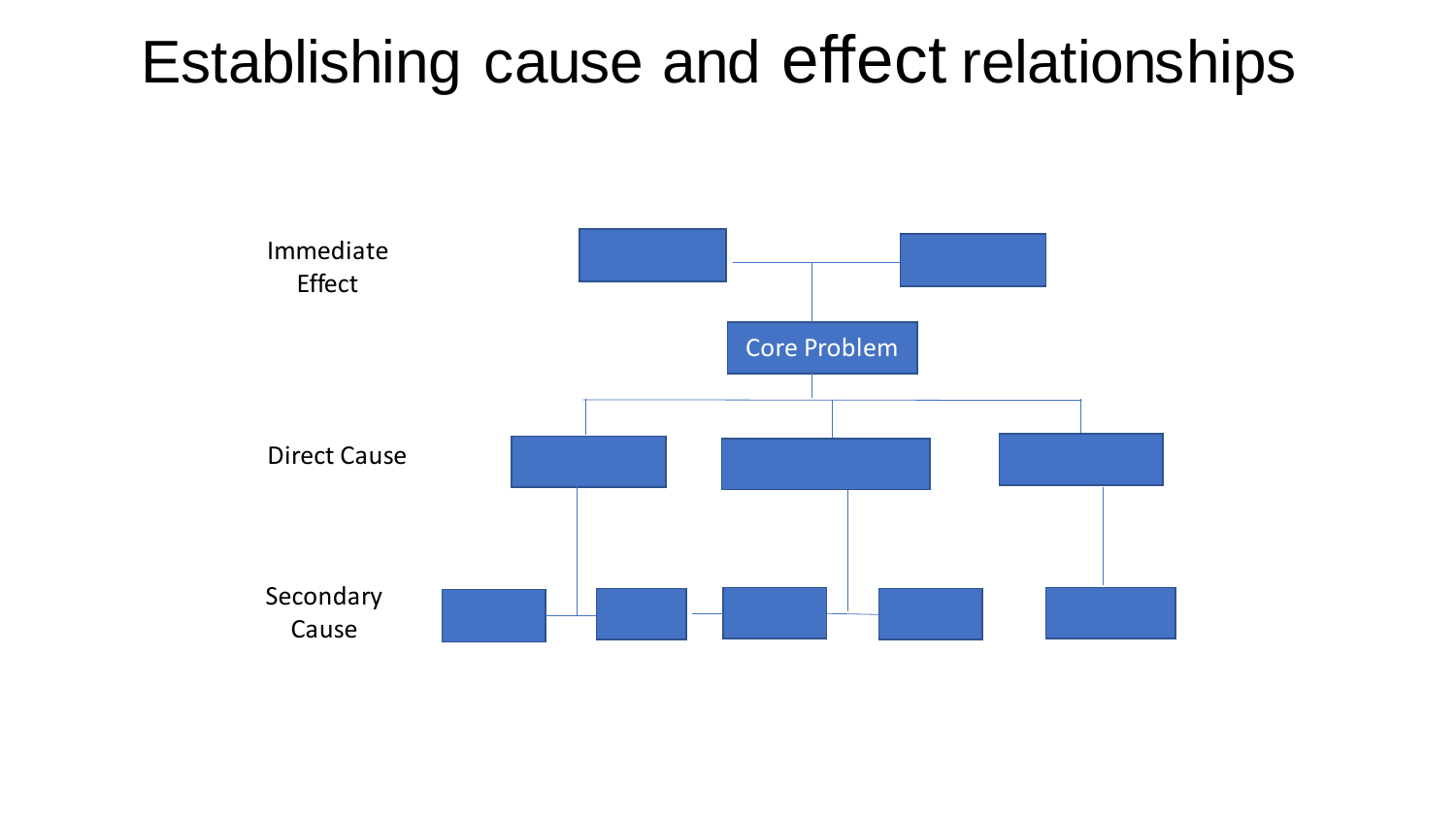# **Completing the Problem Tree**

- o You will need to identify the problem in specific and manageable terms.
- o The core problem should be expressed in negative terms.
- o A hierarchy of cause and effect is established .
- o The effects can be separated into immediate or interim effects and long-term effects.
- o The next step is to develop the Objectives Tree.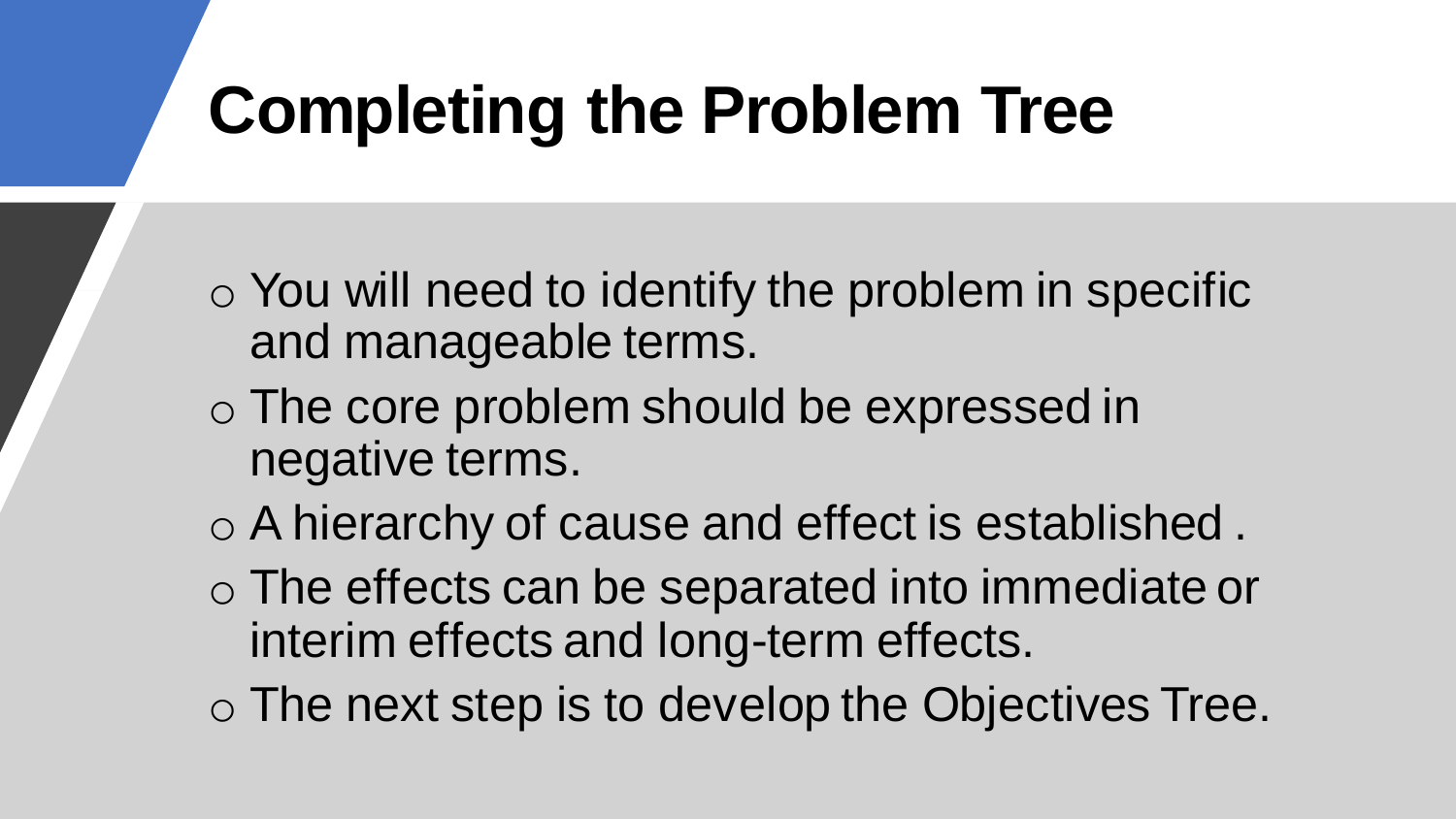# **Objectives Tree**

 $\circ$  This involves flipping the negative statement from the problem tree.

 $\circ$  The Objective Tree demonstrates the means-end relationship between objectives

#### **Example**

"Lack of service" could be changed to "increased level of service" or "increased service". *High cost of service* could be changed to *20% reduction in cost of service*